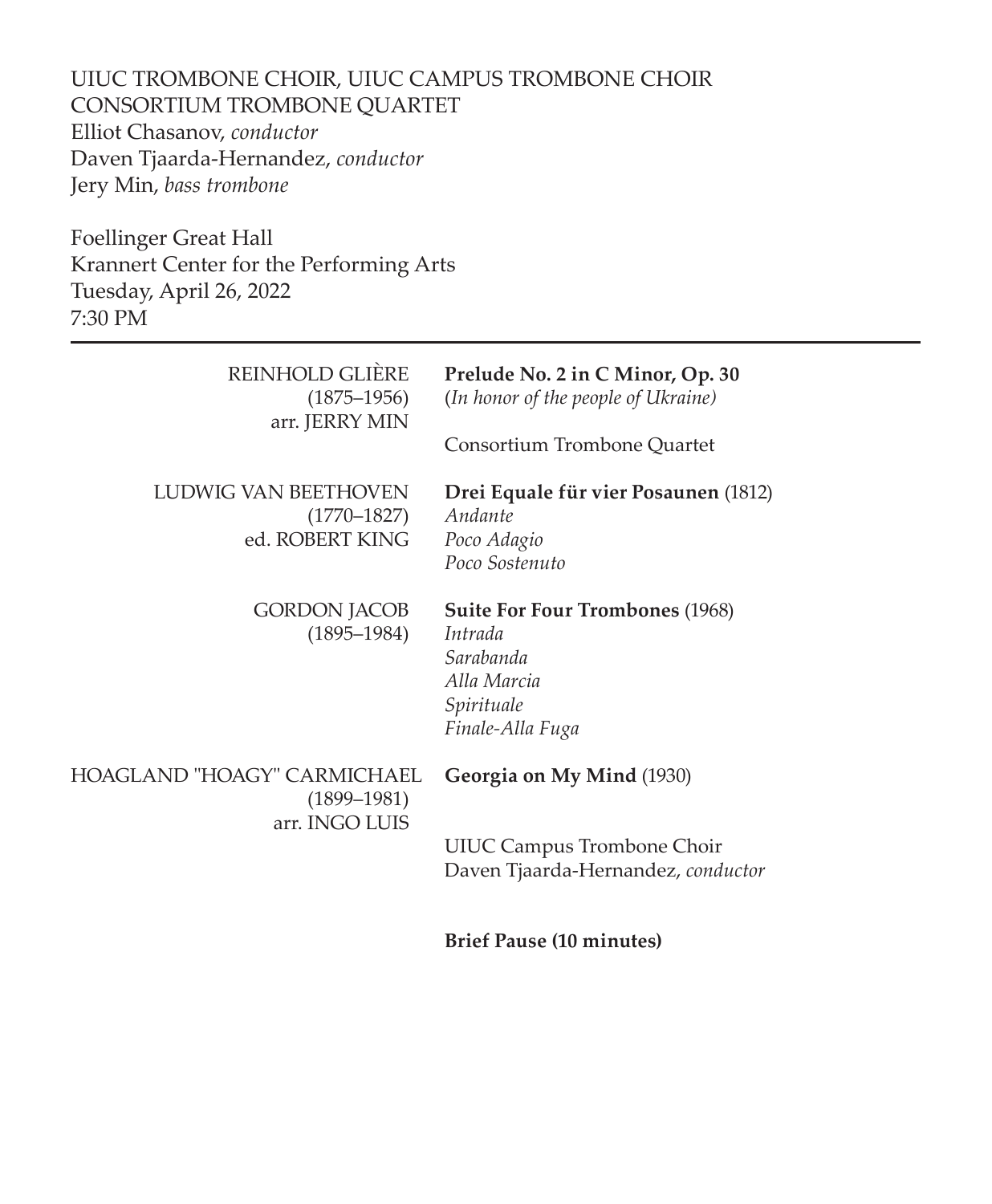| KAZIMIERZ SEROCKI<br>$(1922 - 1981)$                                  | Suita na 4 puzony (1953)<br>Intrada<br>Canone<br>Interludium<br>Corale<br>Intermezzo<br>Arietta<br>Toccatina<br>Consortium Trombone Quartet |
|-----------------------------------------------------------------------|---------------------------------------------------------------------------------------------------------------------------------------------|
| FANNY MENDELSSOHN HENSEL<br>$(1805 - 1847)$                           | Two Songs from Gartenlieder, Op. 3 for mixed chorus<br>(pub. 1847)                                                                          |
| transcr. / ed. ELLIOT CHASANOV                                        | Hörst du nicht die Bäume rauschen<br>Schöne Fremde                                                                                          |
| JOHN D, STEVENS<br>(b. 1951)                                          | <b>The Chief (1994)</b>                                                                                                                     |
|                                                                       | Jerry Min, bass trombone                                                                                                                    |
| <b>JOHANNES BRAHMS</b><br>$(1833 - 1897)$<br>transcr. / ed. JERRY MIN | Organ Fugue (1856)                                                                                                                          |
| <b>FRANK GULINO</b>                                                   | Visions $(2011)$                                                                                                                            |
|                                                                       | University of Illinois Trombone Choir<br>Elliot Chasanov, conductor                                                                         |
| <b>EDVARD GRIEG</b><br>$(1843 - 1907)$<br>transcr. / ed. LEON BROWN   | Landkjending (Landsighting), Op. 31                                                                                                         |
|                                                                       | <b>UIUC Campus Trombone Choir</b><br>University of Illinois Trombone Choir<br>Elliot Chasanov, conductor                                    |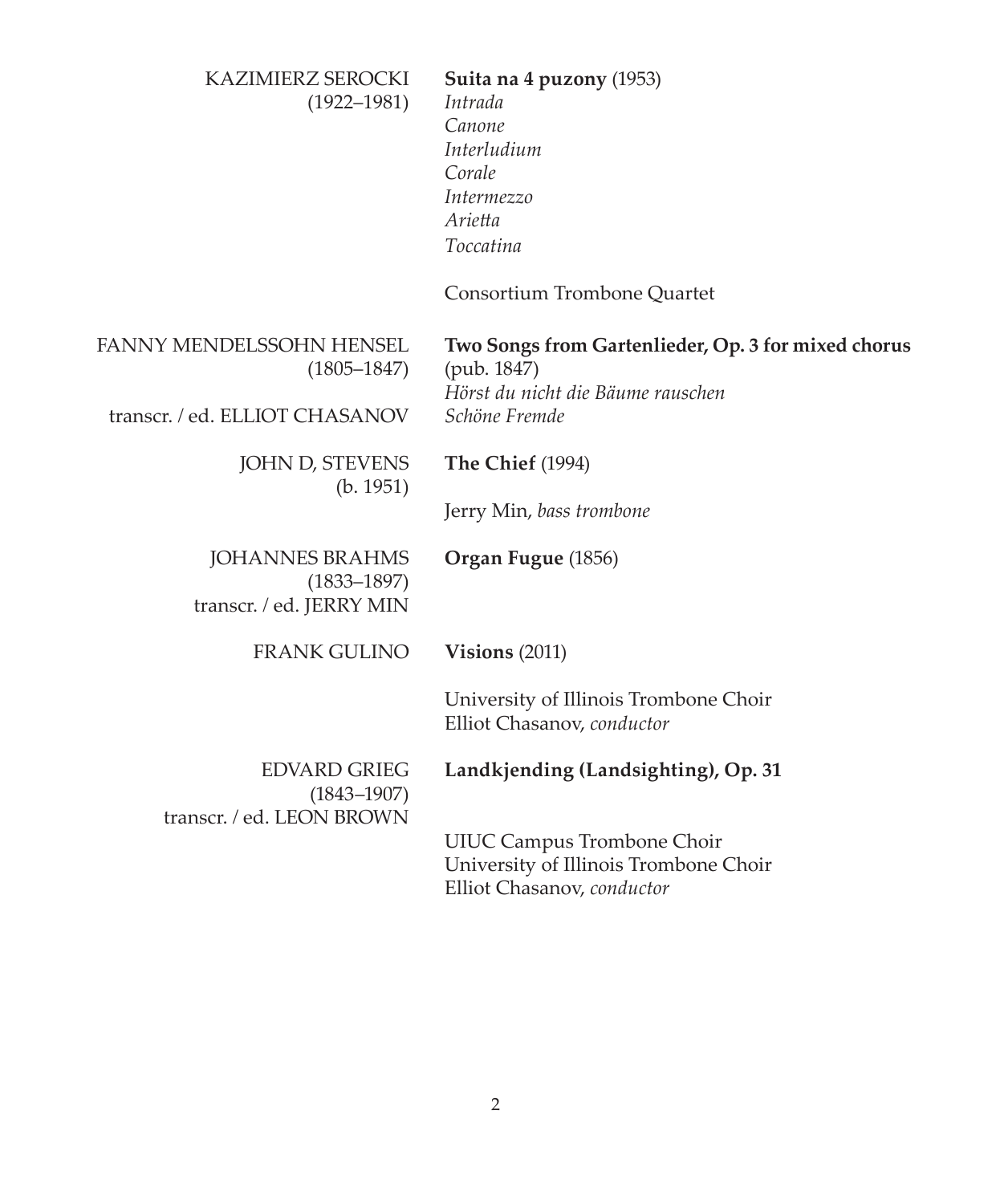# **Hörst du nicht die Bäume rauschen**

Can't you hear the forest rustle outside through the quiet round? Aren't you tempted to listen down from the balcony to the ground where the many brooks flow wondrously in moonlight where the silent castles look into the river from the high rock?

Do you remember the mad songs from former, beautiful times? They all awake again at night, in the loneliness of the forest, when the dreaming trees are listening and the lilac has a sultry scent and in the river the mermaids murmur: come down, here it is so cool.

## **Schöne Fremde**

The treetops rustle and shiver as if at this hour about the half-sunken walls the old gods are making their rounds.

Here, behind the myrtle trees, in secretly darkening splendor, what do you say so murmuringly, as if in a dream, to me, fantastic night?

The stars glitter down on me with glowing, loving gazes, and the distance speaks tipsily, it seems, of great future happiness.

—*Original German text by Joseph von Eichendorff*

## UIUC CAMPUS TROMBONE CHOIR

Ethan Buti Kathryn Currey Phoebe Gerstenecker Alexis Huerta Scott Jung Andrew Koster Win Lawson Ryan Lin Jordan Murley Sam Neumann Josh Nowakowski Jax Richmond Aiden Sawall Evan Schmitz Elinor Simmons Darius Townes

## CONSORTIUM TROMBONE QUARTET

Rachel Lin Kathleen McGowan Daven Tjaarda-Hernandez Jerry Min (bass trombone)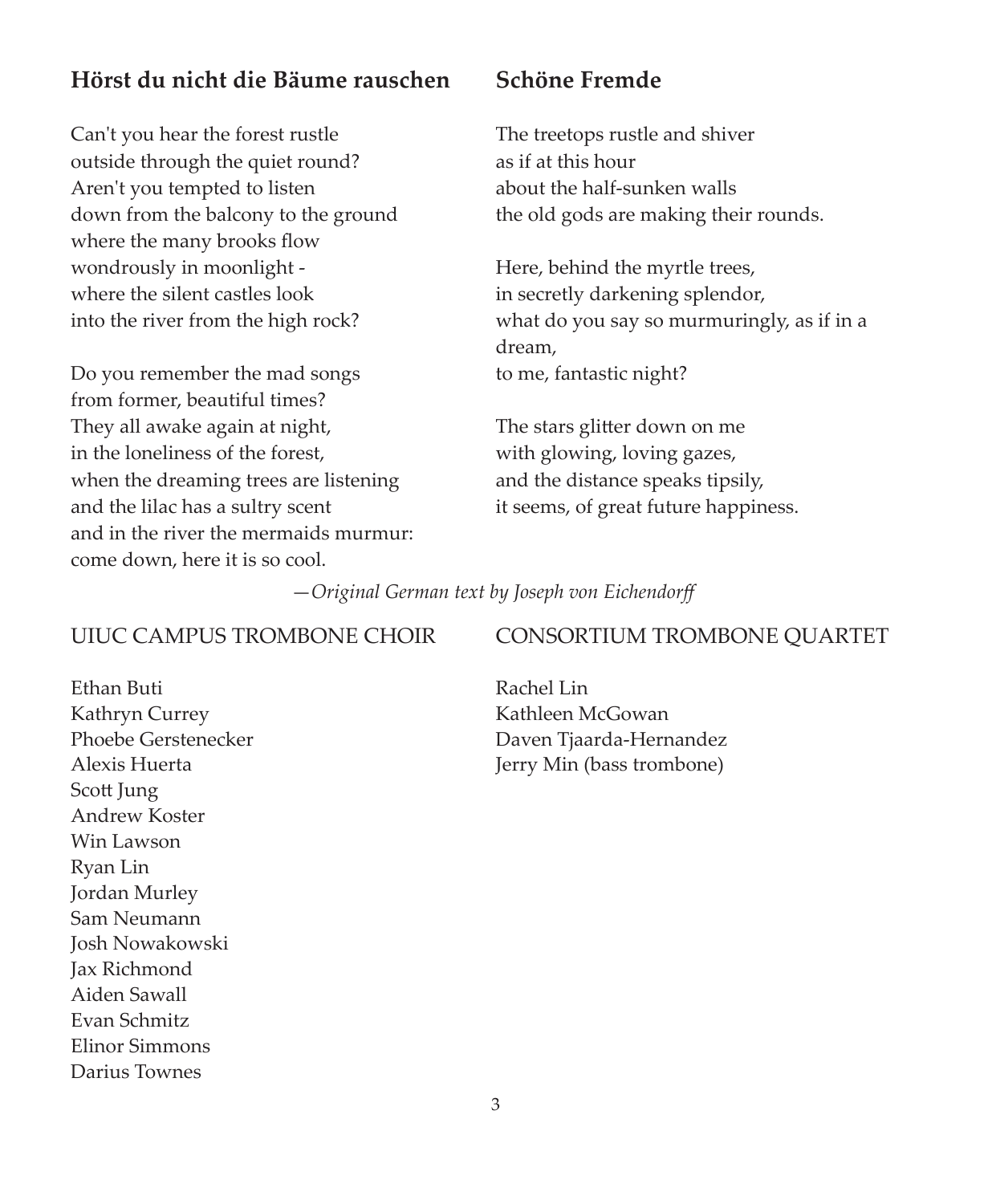## UIUC TROMBONE CHOIR

*alto trombone* Daven Tjaarda-Hernandez *tenor trombone* Jorge Alvizures Poorna Kumar Rachel Lin Kathleen McGowan Daven Tjaarda-Hernandez Chris Vosburgh

*bass trombone* Charlie Hall Jerry Min

# **School of Music – Upcoming Events**



**Scan the QR code with your smartphone to view all of our coming events at music.illinois.edu/events/all**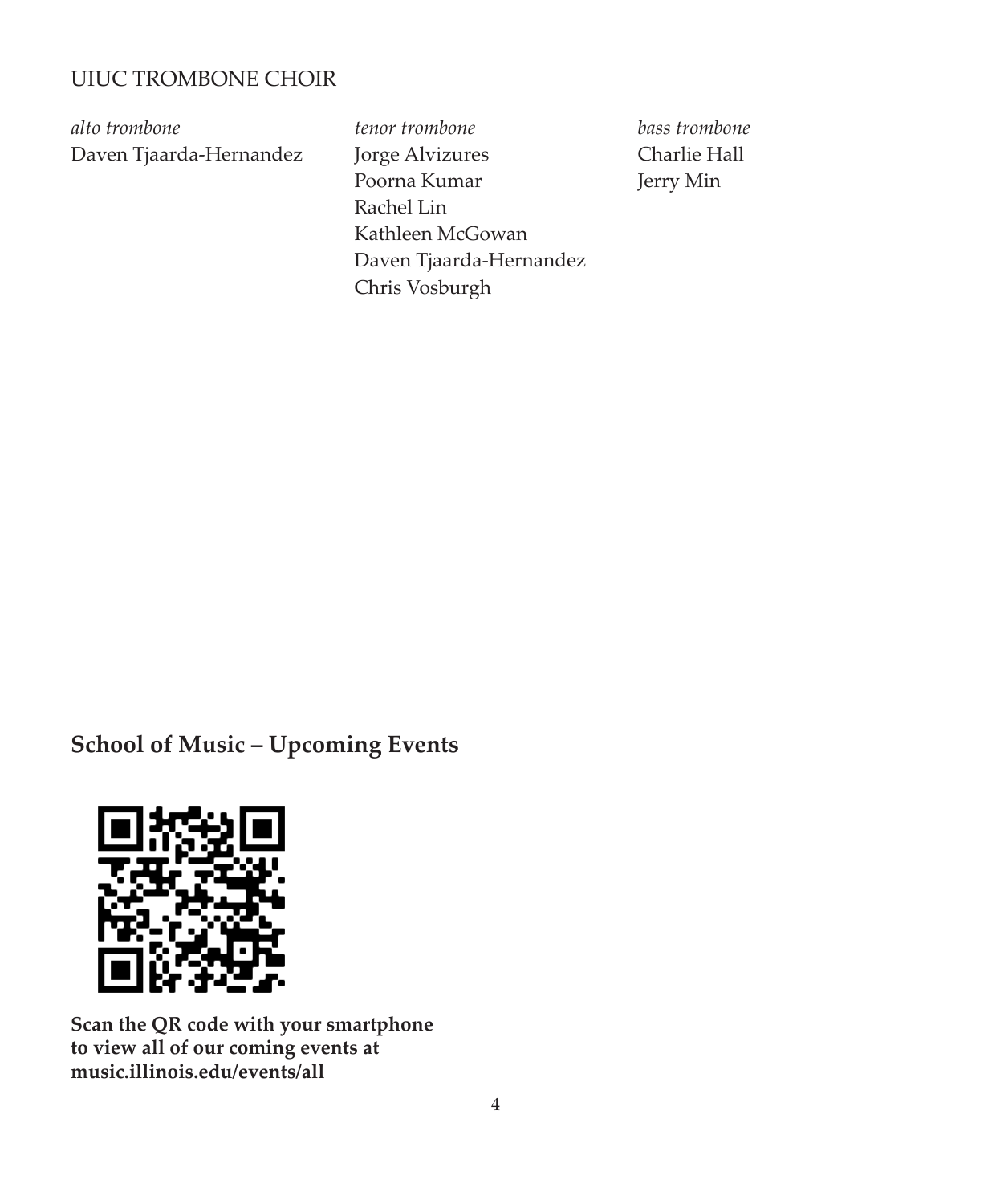## **School of Music Administration**

Jeffrey Sposato, Director Linda R. Moorhouse, Associate Director Reynold Tharp, Director of Graduate Studies David Allen, Director of Advancement Angela Tammen, Director of Admissions Rebekka Price, Director of Public Engagement

## **School of Music Faculty**

*Composition-Theory* Carlos Carrillo Eli Fieldsteel Lamont Holden Kerrith Livengood Erik Lund Guido Sánchez-Portuguez Andrea Solya Heinrich Taube Stephen Taylor Reynold Tharp Ann Yeung

### *Conducting*

Barrington Coleman Ashley M. Davis Ollie Watts Davis William Eddins Barry L. Houser Andrew Megill Anthony Messina Linda R. Moorhouse Elizabeth B. Peterson Stephen G. Peterson Andrea Solya

### *Jazz*

Ronald Bridgewater Teofilo "Tito" Carrillo Barrington Coleman Larry Gray Joan Hickey Charles "Chip" McNeill Jim Pugh Joel Spencer John "Chip" Stephens

## *Keyboard*

Timothy Ehlen Julie Gunn William Heiles Joan Hickey Charlotte Mattax Moersch Casey Robards Dana Robinson Rochelle Sennet John "Chip" Stephens Michael Tilley Christos Tsitsaros

#### *Lyric Theatre*

Julie Gunn Nathan Gunn Michael Tilley Sarah Wigley Dawn Harris

### *Music Education*

Stephen Fairbanks Donna Gallo Adam Kruse Jeananne Nichols Bridget Sweet

### *Musicology*

Christina Bashford Donna Buchanan Megan Eagen-Jones Gayle Magee Jeffrey Magee Carlos Ramírez Michael Silvers Gabriel Solis Jeffrey Sposato Makoto Takao Nolan Vallier

### *Strings*

Denise Djokic Liz Freivogel Megan Freivogel Larry Gray Rudolf Haken Salley Koo Nelson Lee Daniel McDonough Guido Sánchez-Portuguez Ann Yeung

*Voice* Ollie Watts Davis Nathan Gunn Dawn Harris Ricardo Herrera Yichen Li Yvonne Redman Jerold Siena Sylvia Stone

*Woodwinds, Brass and Percussion* Elliot Chasanov Charles Daval John Dee Ricardo Flores Amy Gilreath J. David Harris Jonathan Keeble Timothy McGovern Janice Minor William Moersch Debra Richtmeyer Bernhard Scully Scott Tegge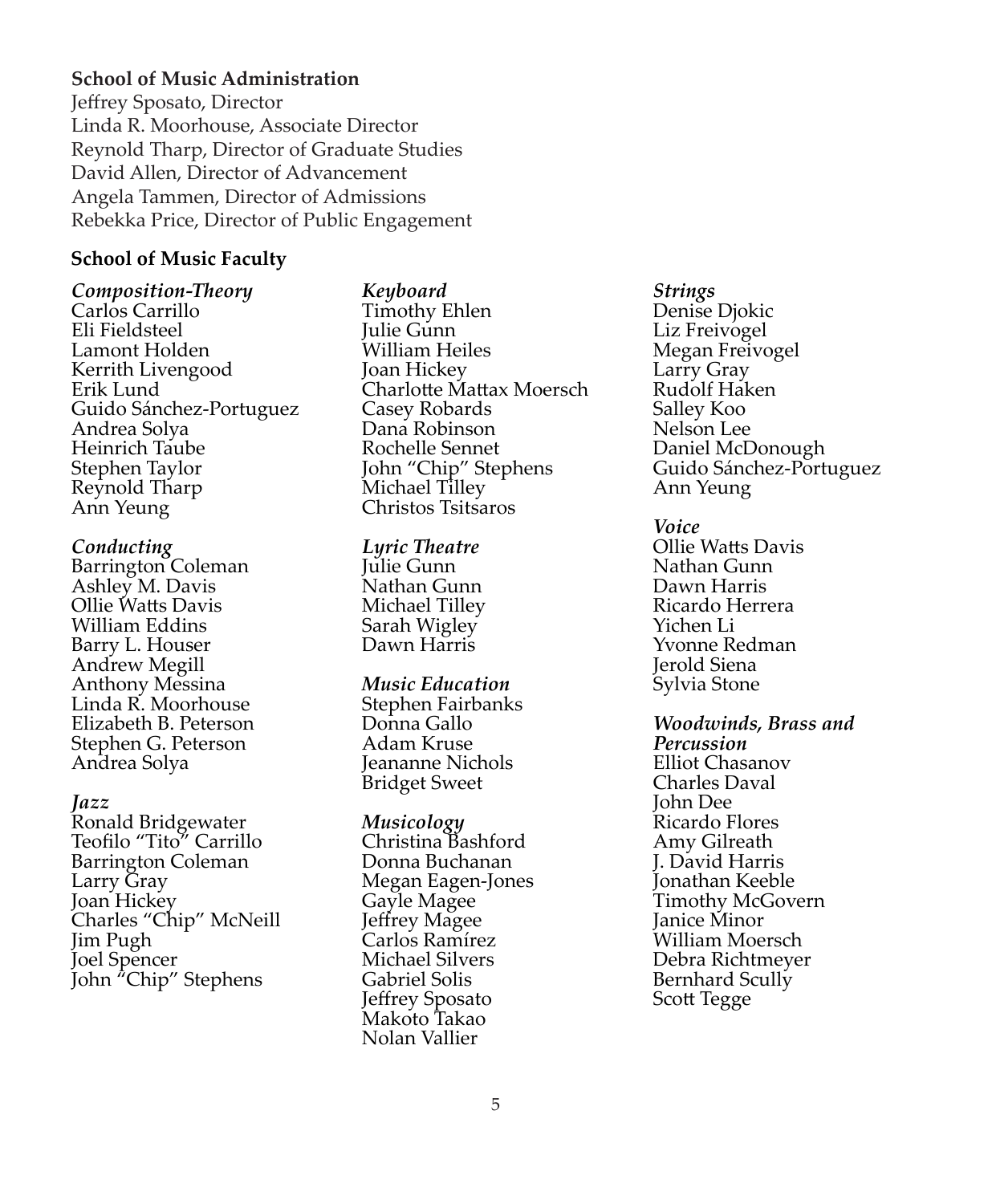# **Support Music at Illinois**

*The following have donated \$500 or more to any School of Music fund between July 1, 2020, and December 31, 2021. We thank our generous Partners and Friends for this important financial support.*

### **School of Music Partners**

#### **\$25,000+**

Carol Berthold Edward Harvey & Cindy Capek Barbara & Terry England Eve Harwood & Mark Netter Dennis Helmrich & Gerard Hecht James Lowe & Erin Lowe Sarah Barnett Nemeth Robin Sahner Martha & Craig Schiele Shirley Soo & Matthew Gorman John Wustman Rittchell & Peter Yau

#### **\$10,000-\$24,999**

Linda Allen Anderson Amy & Matthew Ando Lynd Corley Mark & Beth Durbin James Dixon & Kathleen Lockhart Melva Gage & Edgar Madsen Susan & Michael Haney Ronald Johnson Ruth & Edward Lerner Gina Manola Elizabeth & Peter March Debra & Ty Newell E. B. Philippson & Gail Durham David Pierce Theodore Quast Julie & Glendon Schuster Krista & Glen Strauss Rebecca & Paul Wigley Sarah Wigley

#### **\$5,000-\$9,999**

Jill & Philip Arkin Don Baker Barbara E. Barnes Sandra & Joseph Casserly Stephanie & Michael Chu

Eleanor & William Crum Mary Granato Dungan & David Dungan Maureen & Christopher Durack Daniel Feldt Judith & Nicholas Good Stephen Husarik Tiffany & Bill Lesiecki Diane & Kenneth Matsuura Ruth Moore Suzanne & George Pagels Susanne Philippson Roberta & William Potsic Jeffrey Sposato & Peter Cohen Sharon & Eric Walton Lizabeth Wilson

#### **\$2,500-\$4,999**

Donald Bagby Charles Boast & Marsha Clinard Tina & Peter Buhelos Nicholas Carrera Joseph Ceo Lynne & Paul Denig Niki & John Devereux Jo Ellen DeVilbiss Linda & Roger Fornell Gladys & Harry Frost Julie & Nathan Gunn Eric Hammelman Deb & Bill Harrison Kathleen Harvey Susan & James Hatfield Holly & Jack Jordan Timothy Killeen & Roberta Johnson Killeen Paul Herman & Diane Musgrave Julie & William Jastrow John Johnson & Patricia Coyne-Johnson Bruce Johnson Carol Livingstone & Daniel Grayson

Jennifer & Steven Mather Donald Maylath Claude McKibben & Lynda Marchiori McKibben Virginia & John Mead Margaret & Craig Milkint Jane & Walter Myers Marjorie Perrino Laura & Mark Pils Janet & Richard Schroeder R. J. & Donald Sherbert Mark Steinberg Cynthia Swanson Joy Crane Thornton Roberta & Scott Veazey

#### **\$1,000-\$2,499**

Teresa & Eduardo Acuna David Adams Nadja & Carl Altstetter Sharon & David Anderson Linda & Erwin Arends Valerie & Bryan Bagg Susan & Richard Biagi Patrick Bitterman Stephen Blum Bruce Bonds Jill & Joseph Bonucci Joyce Wolk Branfman Nancy & Craig Branigan Sarah & Carl "Chip" Buerger III Sara & John Carriere Joy & Jack Charney Beth & David Chasco Richard Clark & Andrea Durison-Clark Lauren & Philip Coleman Michelle Corlew Shirley & Roger Cunningham Jennifer & John Currey Nancy Dehmlow Adele & Fred Drummond Anne Ehrlich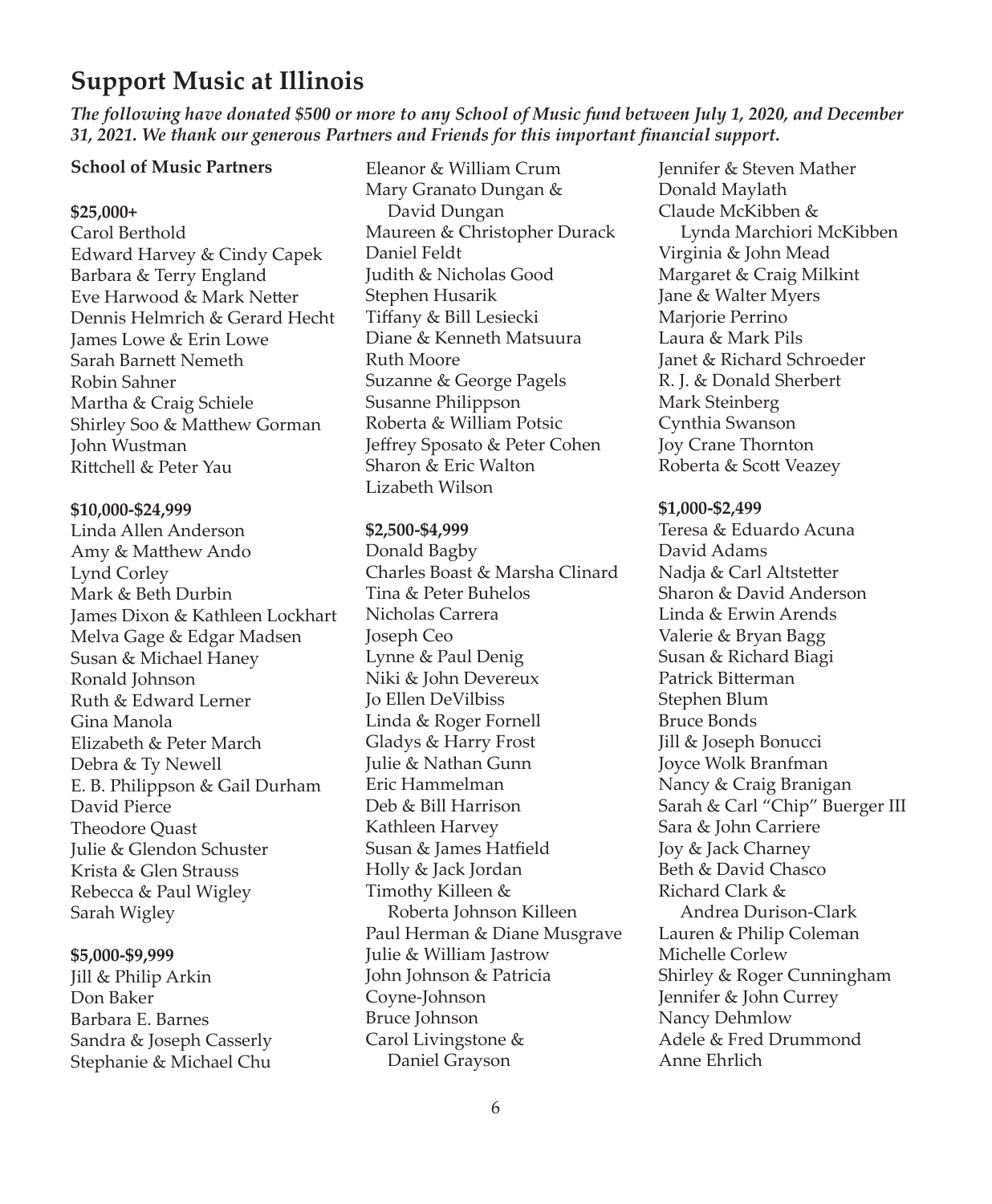## *School of Music Partners and Friends, Continued*

Mark Elyn Katherine & Robert Evans Todd Faulstich James Frame & Candace Penn Frame Michael Gamage Kathy & James Gamble Jennifer & James Gettel Barbara & Andrew Goldberg Michelle & John Hackett Mary & Richard Haines Sheryl & Donald Harkins John Heath Jamie & Mark Heisler Harold Hindsley & Elizabeth Armstrong Lori & Reiner Hinner Mary Hoffman Anne & Colin Holbrook Dulce Issa Lori & Raymond Janevicius David Jones & Renata Moore Ed Karrels Thomas Keegan & Nancy Moskowitz Kathleen Killion & Stephen Miles Jennifer & David Knickel Brenda & Thomas Koester Kelly Koster Linda & David Kranz Barbara & David Kuhl David Lai

Marvin Lamb Cheryl Lentz Sandra Leonard Morgan Lynge & Brenda Callahan Lynge Nancy & Marshall Mabie David MacFarlane Gayle & Jeffrey Magee Henry Magnuski & Cynthia Jose Charles Matz & Yvonne Simpson-Matz Carlye & Timothy McGregor Sharron & David Mies Barbara & J. Michael Moore Mary & Brian Moore Mark Mosley & Sarah Good Linda & Clifford Nelson Diane & Thomas Newkirk Steven Ng & Mark Posner David O'Connor & Caroline West Marion O'Leary & Elizabeth Kean Rebecca & Jeffrey Olson Elizabeth & Don Palmer Margene & Peter Pappas John Parkhill Margaret & Robert Pattison Kimberly & Anthony Perry Susan Phillips Isabel & Kirk Pierce Richard Powers & Jane Kuntz

Gayl Pyatt Alixandra Ramos Roger Ray Rebecca & Verlin Richardson G. M. Riemenschneider Alison & Kevin Rockmann Jeffrey Rohrer & Joyce Kim-Rohrer Donna & Mark Rolih Leslie & Paul Rudolph Shirley Schaeffer & John Davidson III Carol & Edwin Scharlau Susan & Paul Schlesinger Patricia & Dennis Schwarzentraub Stephen Sligar & Mary Schuler Wynn Smiley Julie & Leonard Somogyi Elaine & Case Sprenkle William Stanley Cheryl & Robert Summerer Patricia & James Swan Amy & Eric Tamura Kathe & John Thompson Marie & Garry Gutgesell Jon Toman Deborah & David Trotter Cheryl & Russell Weber Phillip Whipple Nancy & John Whitecar Sallie Wolf

## **School of Music Friends**

- \$500-\$999 Carolyn & Richard Anderson Claretha Anthony Anton Armstrong Elizabeth Ash Randy Atkins Sharon & Theodore Barczak Kathleen & S. E. Barton Christine & Philip Bohlman Franklin Brasz
- Barbara & Harold Breece Cynthia & Clark Breeze Lissa & Adam Broome Elaine & Nicholas Brown Cicero Calderon & Rhonda Wright Anna & Joseph Catalano Layna Chianakas & Elie Haddad Heather & David Chichester Domonic Cobb & Nicole Anderson-Cobb
- Laura & Douglas Coster Kenneth Davis Terri & John Dodson Carolyn & Patrick Donnelly Julie & Jeffrey Dreebin Carole & James Eckert Ann Einhorn James Emme Lauren Emme Sandra Ettema & Steven Everitt